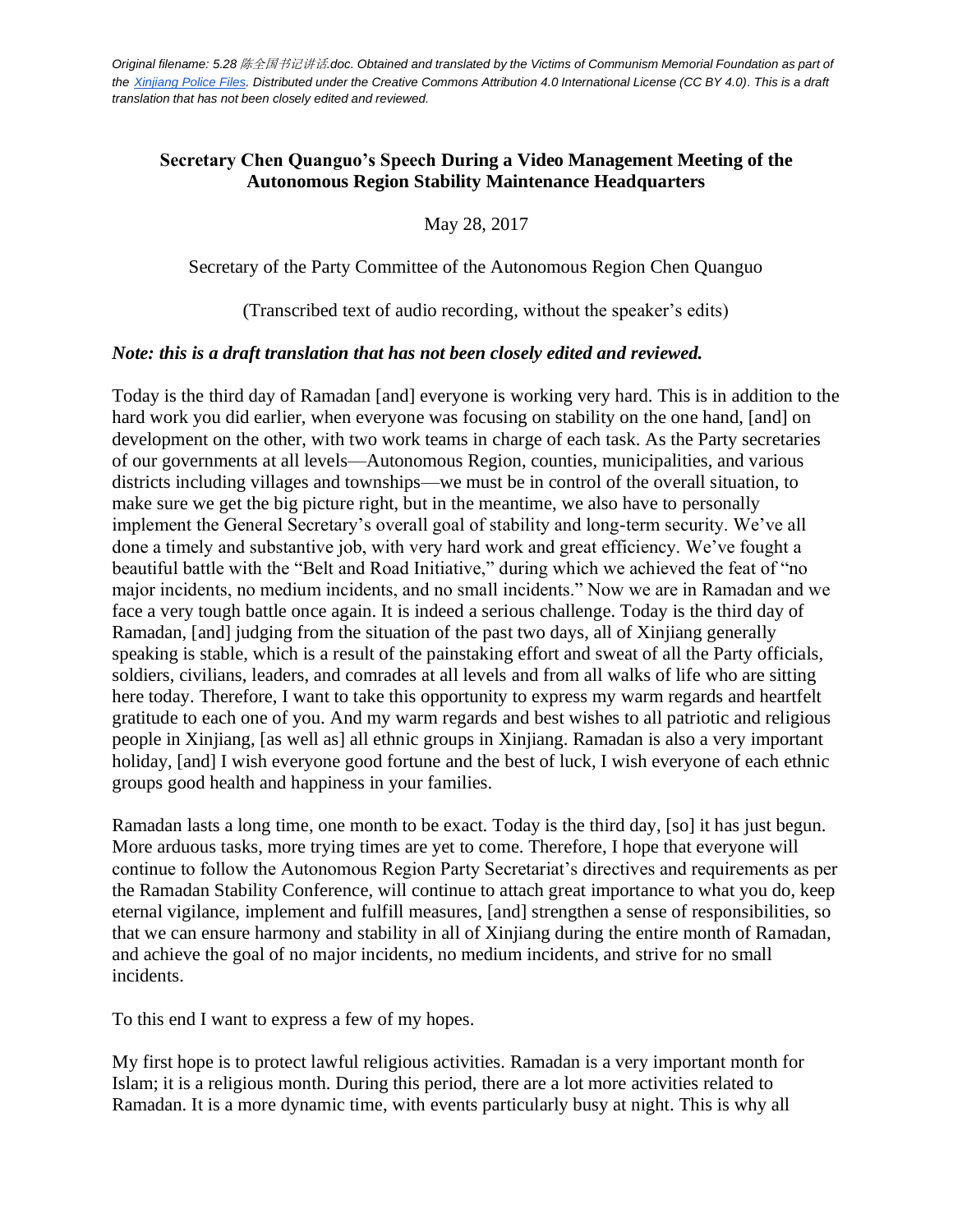elements of the Party Committees, governments, military, police, and people at all levels must bear the responsibility to protect people's religious beliefs—that is to say, all patriotic, religious believers must conduct their religious activities legally, inside the mosques, and in an orderly manner. Our Party and our military, police, soldiers, and civilians must endeavor to create a fine and necessary environment so that they will feel the warmth of our Party's religious policies and the kindness of the Party and our government.

My second hope is to make sure that we will use the law to prevent and strike those illegal, and especially extreme, religious activities. In principle, we do not allow wild imams, and illegal religious practitioners to conduct illegal—especially unlawfully proselytizing—activities to spread religious extremism. In the past two days, I have been in contact with the leaders at your headquarters. They have ensured me that the activities inside the mosques have been orderly, with [a] limited number of religious personnel inside some of the mosques. We must be highly vigilant over this situation to prevent unlawful individuals from moving some people to take part in underground religious activities, especially activities involving proselytizing religious extremism. We must also not allow anyone to seek any opportunity to cause trouble. We must resolutely stiffen our management and control. This is the only way for us to ensure lawful religious activities and guarantee our stability.

My third hope is that we must follow the directives of the "Five Firm Controls," the "Two Constant Vigilances," and the "Two Resolute Measures" as put forth at our earlier Stability Maintenance Meeting.

First, we must continue to exercise firm control over the religious community. Religious people must carry out their religious activities according to the law, and this is a good test of their patriotism and love for their religion at this time.

Second, we must exercise firm control over mosques and other venues of religious activity. On the one hand, we ensure their freedom of religious belief, but on the other hand, our Party cadres, our force must have physical presence in all mosques, both to enforce regulations and strengthen monitoring activities, as well as to assess the situation. Many of our comrades have taken the lead in entering the mosques. Yesterday and the day before, Comrade Zhu Hailun personally went into some mosques, and at the headquarters we all saw the videos of his mosque visits. In this manner [we can] understand the situation of religious believers, respect their religious freedom, [and] at the same time, carry out investigation and research to manage the mosque well.

Third, we must exercise firm control over religious believers. On the one hand, we protect them, and guide them towards carrying out legal religious activities, but on the other hand, we must educate them, demand from them that they contribute to the stability of the overall situation.

Fourth, we must exercise firm control over the full range of activities. During Ramadan, religious believers do not eat during the day, but at night they go to restaurants in Urumqi and other prefectural and district cities for meals and gatherings. This is normal and allowed, but we must strengthen our control of it. Wherever such activity takes place, we must ensure that our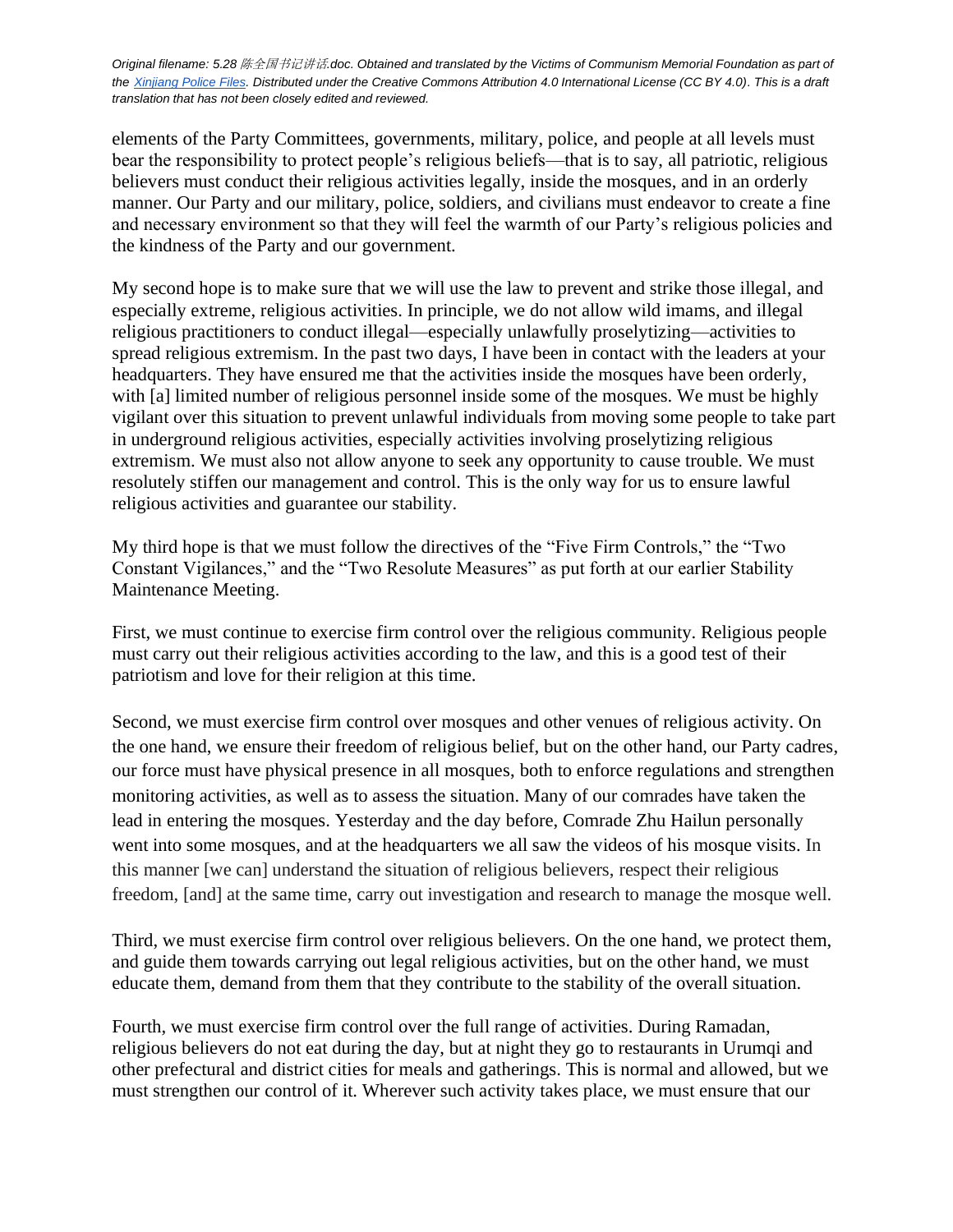leading cadres and our stability maintenance forces are present, and we must ensure that there are no gaps, no blank spaces, no blind spots.

Fifth, we must exercise firm control over key individuals. During Ramadan, we must pay close attention to key individuals—in particular, those with ties to hostile forces at home and abroad, who use Ramadan to infiltrate and carry out sabotage activities. In these cases, we must conduct targeted inspection, control each and every key individual. We cannot allow them out of our sight, out of our control, lest we endanger the safety of people's lives and property.

The first of our "Two Constant Vigilances" is deterrence through military and police presence, and the systematization of field training and exercises. On the one hand, it is an important technique to protect the people's legal religious freedom, letting the masses have a sense of security, but on the other hand, we must deal decisively with those who dare to challenge our authority.

The second task is to relentlessly focus on our "work on the masses." Now is a prime opportunity for us to do a good job in our work on the broader population. When the masses do not eat during the day, it is a good opportunity for us to enter into villages and households. We can do this daily. We must cover every village and every household. Whether a village in the countryside, or a community in the cities, our "Fanghuiju" working groups, cadres who live in the villages and who are in charge of the mosques, also cadres at all levels, and everyone from the party, government, military, police, soldiers, and civilians must work together and make concerted efforts to enter into and fully cover all villages and households, and to help the masses solve problems and address their concerns, while propagating the party's policies, and letting the masses feel the warmth of the party and the government.

The third is to take decisive action. One situation that calls for such decisive action and to deliver a devastating blow without mercy is when hostile forces or violent terrorists dare to challenge our fundamental authority concerning the people, and to endanger the safety of the people's life and property. Another situation is that, regardless of the locations, working units, and areas involved, whoever are secretly planning to collude with hostile forces at home and abroad to engage in sabotage activities, we must punish them with severity. This is my third point.

The fourth point is that we must continue to fight the "three battles and one war." The first battle is our "Strike Hard" campaign. We must continue to maintain our posture of striking hard and keeping up the pressure. This is among the General Secretary's series of strategies for governing Xinjiang—especially the spirit of his important speech delivered when he participated in the discussion with the Xinjiang delegation, in which he called for a full-fledged "Strike Hard" campaign to "root out existing terrorists, reduce their numbers, and clear the soil that allows them to grow," and to crack down on them by delivering heavy punches, by destroying the weeds and digging up the roots, and by exterminating evil once and for all.

Three critical tasks. First, we must round up all of the key individuals involved in violence and in endangering the safety of the people, and we must arrest all those who ought to be arrested. After rounding them up, we must severely punish those who are unpardonably wicked according to the law, and hand down harsh sentences for them. For those who deserve less than five years of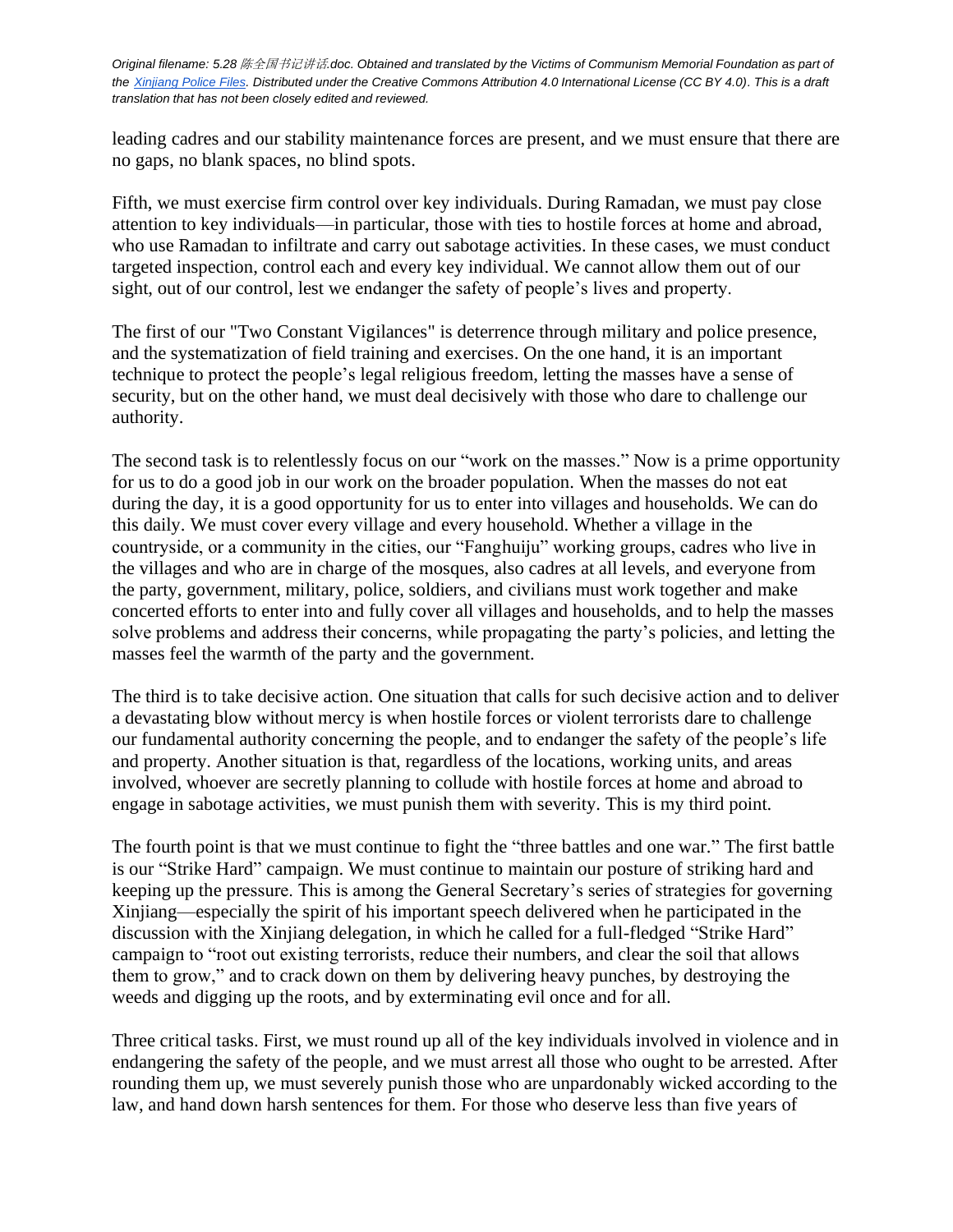imprisonment, we can release them, but "release" means to put them in training camps to learn both languages,<sup>1</sup> technical skills, and the law. We will release them into employment whenever they are transformed, whether it takes one year, or two years, or three years.

To fulfil this task, we must have a long-term plan. This is because hostile forces at home and abroad have already by various means acknowledged that a generation of people are being trained in some places. We must deal with this group of people through better management, education, and transformation. In western countries including Southeast Asia, they also round people up through educational transformation. We must keep them in the camps for at least a year. If that's not enough, let's do two years. We absolutely cannot "release the tiger back to the mountains," since today's crimes are being committed by those who stayed in the program only for a month, or two months, or three months. From the gangs we caught, what they revealed and the problems exposed all show that this is very necessary. Many groups are preparing to "do the job," and they have already scouted out their next crime sites. By putting them away, we ensure the safety of the people.

This is one point, for those who engage in violence and terrorism, and those who are key individuals harmful to the security of society, we must round up as many of them as possible. This must be carried out without any doubt. In the past, we did a good job of arresting these people. However, we didn't round all of them up. We must get this done to ensure the safety of people's lives and property. Those participating in violence and terrorism will be killed, but those participating in training camps can still be transformed, and live a life after transformation. We have now moved towards a more humane management in the camps, with air conditioners installed, living expenses of more than 15 yuan, and meat to eat every day, all of which shows that the transformation program is doing very well now. This is the "Strike Hard" campaign.

The second task is to completely solve the problem of "wild imams." At the Standing Committee meetings, I have repeatedly emphasized that this is a battlefield, and that through this time's Strike Hard campaign there will be no longer be any "wild imams'' in Xinjiang. There are millions, ten million of people who believe in Islam, and it is patriots who preach the scriptures in mosques. Our Xinjiang history has created a great hidden danger that endangers the stability of Xinjiang: many violent terrorist gangs are trained by "wild imams." So this time, we are determined to solve the problem of "wild imams," which can be achieved in the following three ways:

First, those who participate in and support violent terrorism will be severely punished and sentenced in accordance with the law. Some of today's "wild imams" control dozens of mosques, and they want to build a nation-state by combining political and religious forces. They want to seize power. This group of "wild imams" is a serious criminal group that poses a great threat to the stability of Xinjiang. Therefore, [we must] strike hard these groups of "wild imams and sentence those with major offenses.

<sup>1</sup> Or "bilingual education," a euphemism for compulsory training in Mandarin language, as most of the population and detainees in question are native speakers of Uyghur.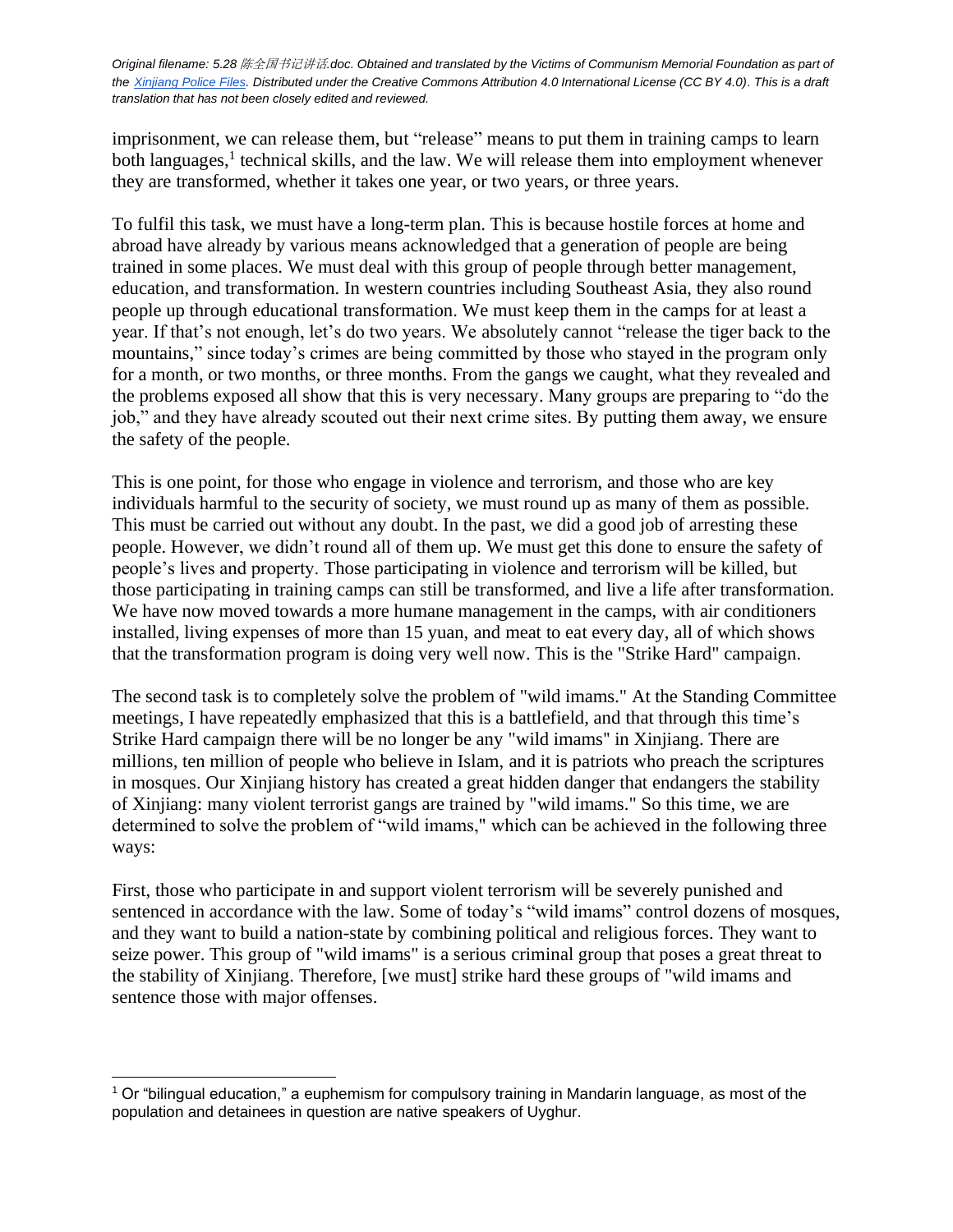Second, provide training for those who have committed minor offenses. The training may take one year; and if one year does not work it will take two years; and if two years don't work, it can be extended to three years. We don't need to sentence them. If we sentence a "wild imam" to three or five years of imprisonment, his family can't hold its head up. By placing him in the [internment camp] training program, we are also saving this family. [There] we can teach him the law, two languages, and skills.

Third, there are also some young "wild imams" who are educated and have a certain level of literacy, and we may train them to become religious personnel who love their country and their religion. We plan to first train 200 people every year, then gradually increase the number. We must also let them play a role and take full advantage [of them], by training those "wild imams" who are well behaved and transformed through education into patriots in religious communities in the future. We must solve the problem of "wild imams" through the Strike Hard campaign to ensure that there are no more wild imams.

The third task is to cut off connections. We must eradicate those who spread religious extremist ideas. Wild imams disseminate religious ideology through underground networks, [and] train violent terrorist gangs, and we must cut off their connections with hostile forces abroad. In the past, in one county we saw tens of thousands of contacts made with foreign countries per day. We must be determined to break off any foreign connections, and anyone who again makes such a contact with foreign countries will be severely punished in accordance with the law. The fourth focus is to cut off the resources of those who are using ideological and other means of splitting the motherland, undermining national unity, and carrying out infiltration.

To do so, we must eliminate "Two-Faced Persons" in the ideological area, and keep eternal vigilance. Including printed materials, publications, etc., I have found that in the past there was a phenomenon of "replacing the beams and pillars with rotten timber," under which the beginning of the writings look very good, but the contents of extremist religious ideas are buried inside. This also includes the contents of the mosque sermons. Some people did not understand Arabic and Uyghur, and the writings look great on the surface, but the contents inside are switched. So there are a lot of problems that we need to reflect. Party secretaries at the prefectural and county levels must strengthen their control over this, otherwise all efforts will be futile, and we will be unknowingly used by hostile forces. They will entrap you, telling you that you don't understand religious affairs management and study, and sending a translator to correct you. Therefore, it is necessary that we cut off the original source for dividing the motherland through ideological and other means, destroying national unity and spreading extremist religious ideas. So we must cut off the original source. These are the three major tasks in our Strike Hard campaign.

The second tough battle is "work on the masses," which also has three tasks. One is to deliver the care of the party and the government to thousands of households, and to let the masses feel the warmth of the party. 'Jieqin' activities, pairing [party members] with [ethnic] households as "relatives" must become a normalized practice. The second task is to ensure full coverage of entering into all villages and households. The village work teams, residential cadres assigned to villages, and our cadres at all levels, especially county and township cadres, must absolutely go into every village to cover every household. In the past, we didn't dare to enter, because some violent terrorists might wield their knives at us, while others might kill us.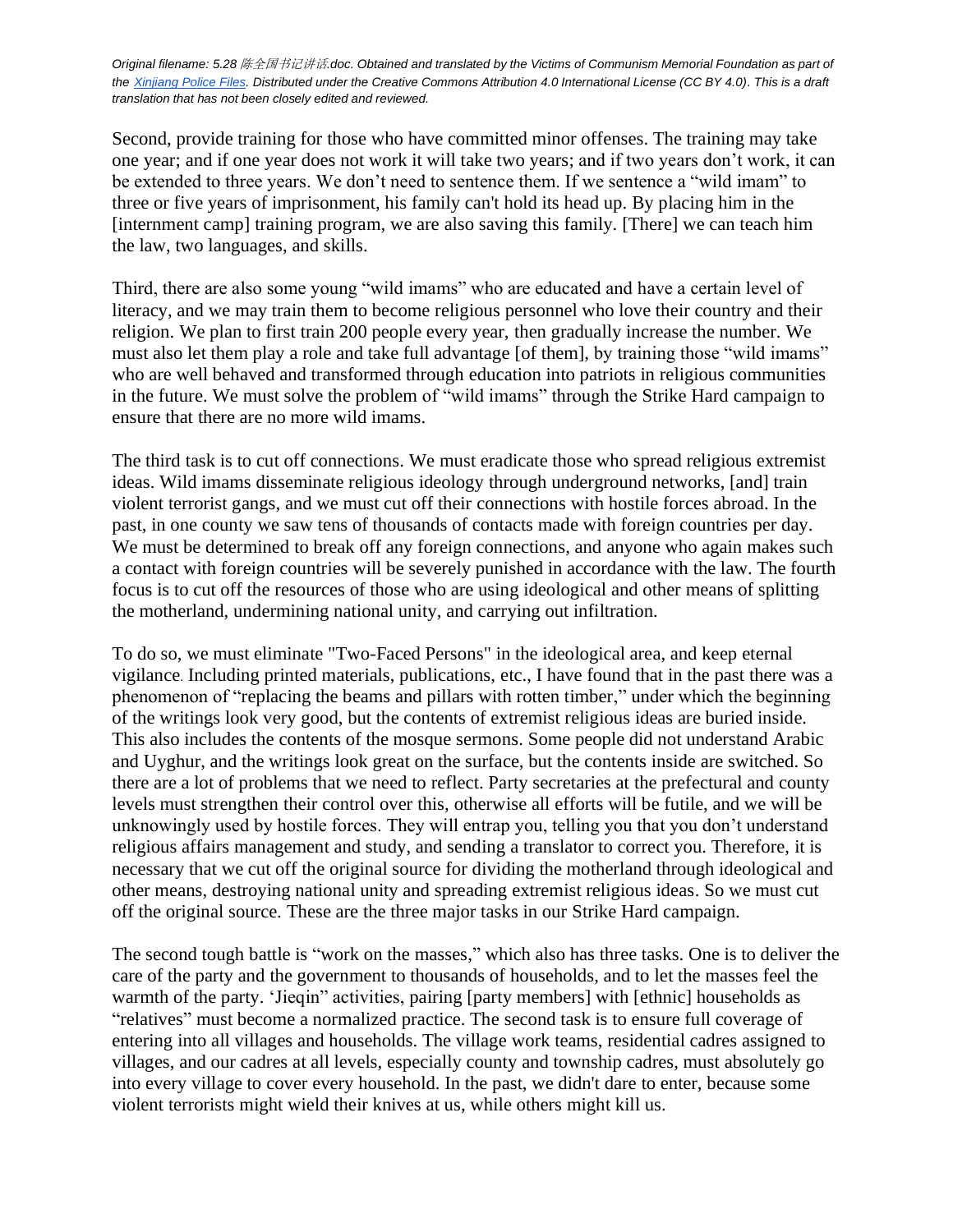Now we don't have this problem. The Commission for Discipline Inspection tells me that there are now hundreds of working groups, and [that] each group has two members, and that they don't notify the villages, they just push the door open and go in. After they enter the households, the people are very welcoming, serving them tea and water as well as meals. Therefore we need to cover all of the villages and households, especially the families whose members are detainees. We must not discriminate. Those who are qualified to join the Party should be able to do so; those who should go to school should go; and those who qualify for various benefits from our policies benefiting the people should be able to enjoy these as well. If they face difficulties, we must help them out and let them feel that the party and the government are saving them. And their children are innocent. If you think about it, 17- and 18-year-old kids, or kids in their 20s, were shot dead as soon as they joined a violent terrorist gang. Aren't these people also deceived victims themselves? It is the hostile and separatist forces at home and abroad [who] take advantage of their ignorance, and make them become violent terrorist gangsters, and [make them] serve as cannon fodder.

We must understand that the separatists want to realize their plot for secession by using such people who are innocent. Therefore, for their families and themselves, we severely punish those who commit serious crimes, while trying to transform those with minor offenses. However, we cannot let them out. As soon as we release one, he will make trouble again. Therefore all of the number-one leading cadres at the prefectural level must do a good job of building the training camps [to be] strong, and with all the [needed] functions inside, because some detainees may not be able to transform in three years, nor in five years. Today, many incidents were provoked by those who already went through our training program, including those who were involved in the "July 5 Incident." They still kill people even if they were jailed for several years. What can we do? We have no choice but to put them back in.

We, the Communist Party, cannot be so bookish and naive in ruling the country as to tie our own hands and feet. For those who were involved in the "July 5 Incident," and who stayed in prison for five years, we can release them into the training camps. Their family members can come to visit, [and] their living expenses are 15 yuan per day. For those who are well behaved, their family members can stay in the guest room for two days. This is a humane treatment. However, the bottom line is, we can never let them out. As soon as they are released, problems arise. This is the reality of Xinjiang. Because for so many years, separatist and extremist forces have brought Xinjiang to this state of affairs. If we do not have the determination to cure the disease with powerful medicine, and if we have no focus, we won't be able to stabilize Xinjiang. We must not be full of bookishness and naivety. Therefore everyone must take a long-term view of this issue. For the family members of those detained, we must have them fully covered by going into villages and households, and to care for them, and reason with them.

The third task is to deliver the party's care to thousands of households—provide free health check-ups, free preschool bilingual education, poverty alleviation, minimum living allowances, and so on. The various policies and measures to benefit the people must be put in place to make the people feel cared for. Our bilingual daycares and preschool programs have more than 1 million children. The children are learning very well there. Personnel dispatched by Beijing to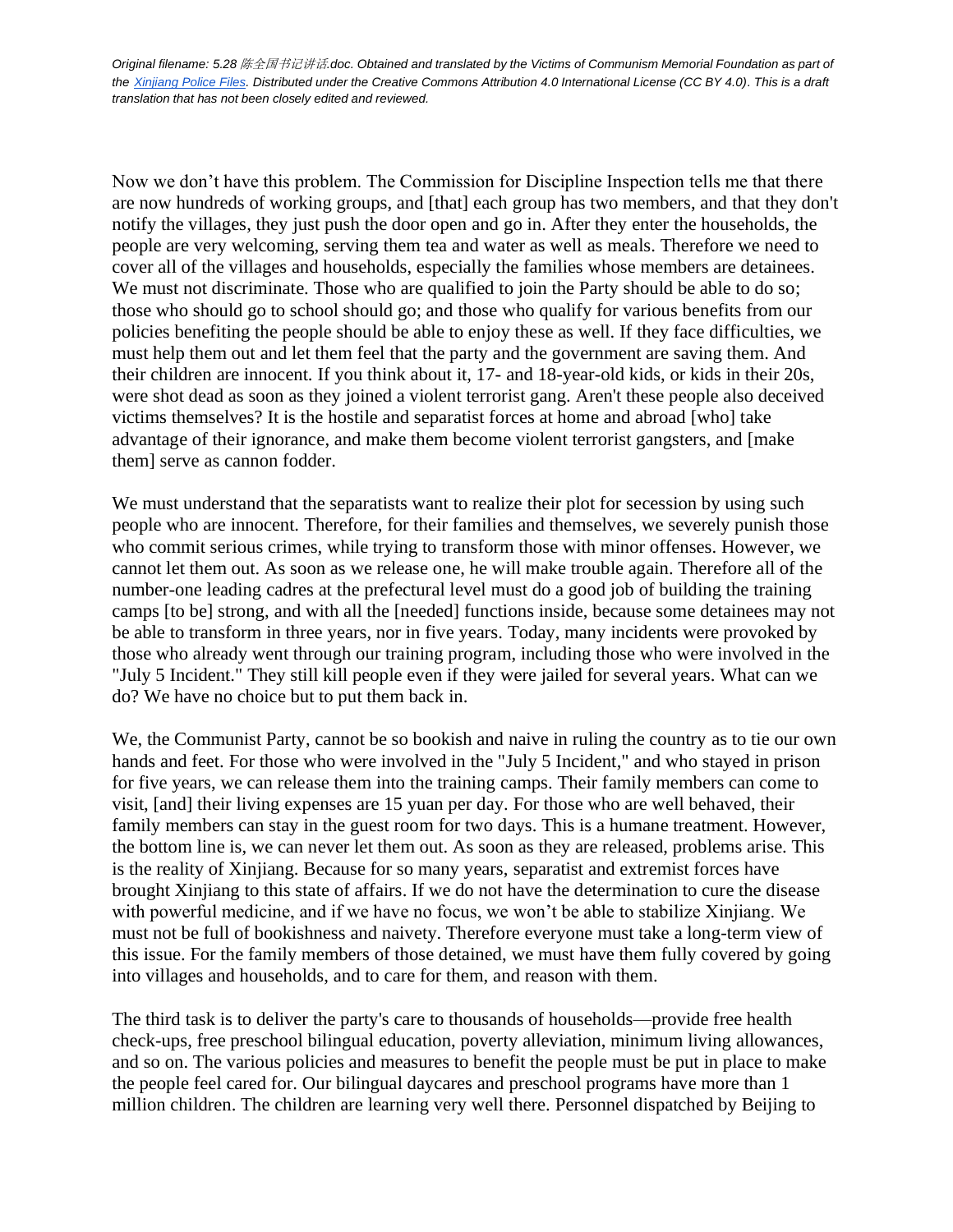investigate and research have seen it. When they returned and gave me feedback, [they were] very pleased with the result. In just a few months, the children can speak both languages very well, and they can sing very well, singing to praise the great motherland, and for the love of Beijing Tiananmen, etc. When they leave, they know how to greet people, such as "hello grandpa and grandma, hello uncles and aunts." By this means, our next generation, when they grow up, will be our hope for long-term stability. They will follow the party and be grateful to the party, so this work must be fully carried out. These are the three tasks about "work on the masses," and the "three battles" also have three tasks.

In the societal aspects of prevention and control, the first point is to rely on the "convenience police stations" as a base, and using our grid management as leverage, to form an escape-proof net that has no blind spots, no gaps, and no blank spaces. People are increasingly feeling that this works. However, some places have not intensified their efforts, and some are increasing their numbers. The convenience police station is the most effective vehicle for societal control in Xinjiang, but it will take at least 20-30 years for it to work there, so this is not an expedient measure, and even if the situation is stabilized, we still need it, for it makes the masses feel safe. Relying on the convenience police stations as a base, and using our grid management as leverage to ensure no blind spots, no gaps, and no blank spaces is what the General Secretary said [to do], so as to deny violent terrorists any opportunities to act.

The second point is to set up the "ten households' joint defense mechanism." Through this, we mobilize the masses to achieve joint defense and protection. If any cornered individual dares to make trouble at any cost, we must resolutely defend ourselves, just like in the War of Resistance Against Japanese Aggression, when the Japanese devils came, we could not allow ourselves to be seized without putting up a fight. We must raise awareness of the masses to think, "We need to stand up for ourselves."

The third point is to improve handling capacities, and improve the handling capacities of our military and police officers. We require that the response time in cities is 1 minute, [and] 3 minutes for other areas. Hotan is compiling their lesson-learned. They have made a "one-click" alarm system, enabling them to shorten the time to 20 seconds for the fastest response and 40 seconds for overall response. There will be an on-site meeting tomorrow. After returning from the meeting, everyone must study and promote [this system] seriously. The reason for the slow response [rate] now is that an order is issued through the command chain. It takes a full minute just to issue an order from the command center to the convenience police station in a community. The delays mess things up. Therefore, to improve handling capacities, one aspect is speed, and the other is to get the job done well. One indicator of a "job well done" is to have zero casualties, and to shoot dead all of the violent terrorists, without any casualties for our police officers and military, armed police, and civilians.

This is a "people's war." As the General Secretary tells us, it is a people's war to prevent terrorist recidivism, prevent attacks, and prevent the inflow of lethal weapons. The workload is heavy, but our party, government, army, police, soldiers, and civilians attach great importance to it, and all tasks are handled well.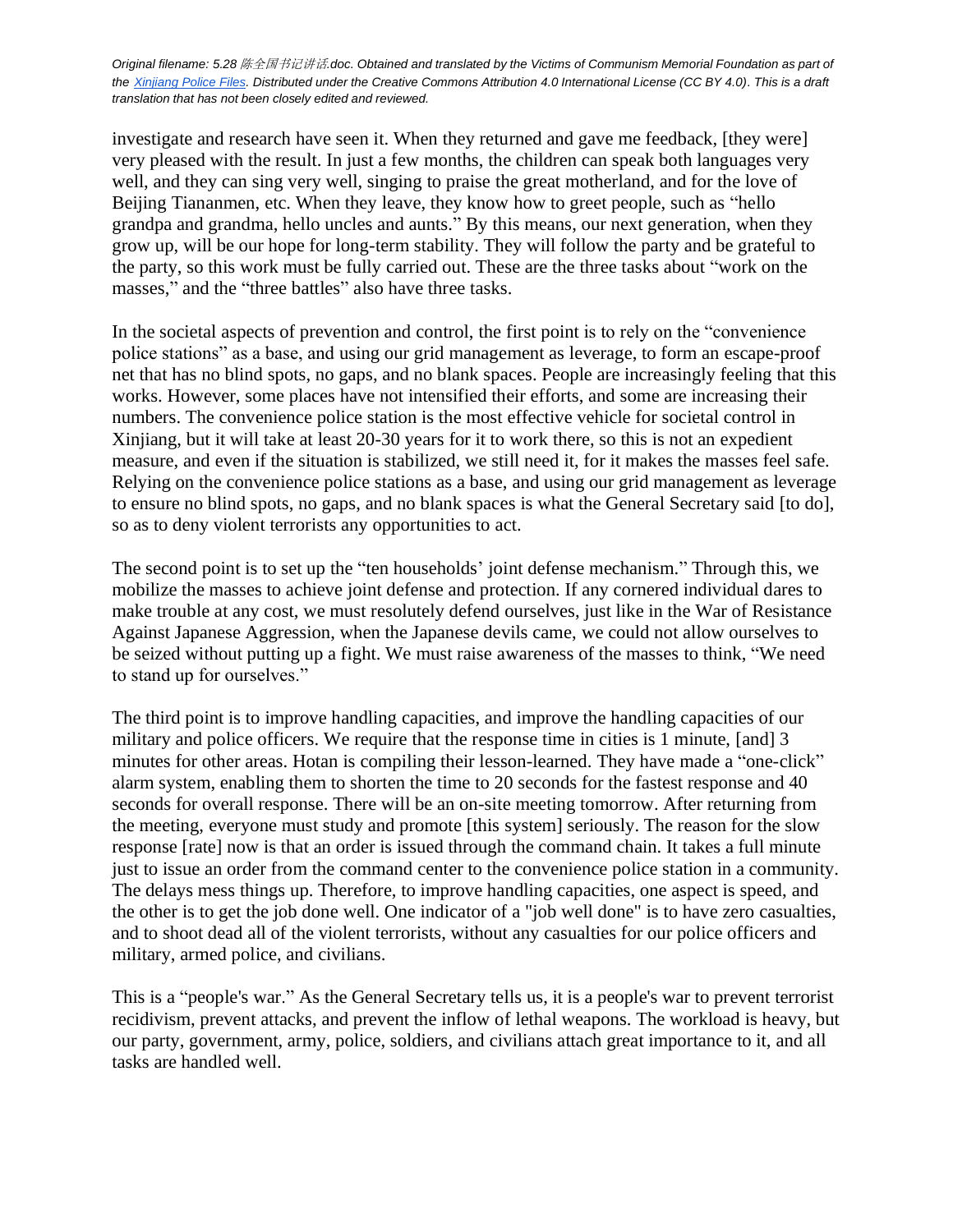I have summarized that there are three major tasks that must be done well. First, the 5,700 kilometer hard isolating barrier must be built like an iron wall. We require that it be completed before June. Those who buckle down and get the work done in time have basically completed the project. Bortala prefecture has completed [theirs], and Yili, Tacheng, Kezhou, and others have also made rapid progress. In principle, a full coverage will be achieved before the end of June, through using surveillance, passageways, drones, transportation vehicles, etc., to create an iron wall. It ensures that not a single individual can illegally enter or exit our borders. This is a critical task, [and] everyone has a responsibility to protect our land. No matter which department is in charge, the party secretaries at district, prefecture, city, and county level are the first persons to be responsible. No one should pass the buck on this, and all people are under your command. Just like in Xinjiang, among the party, government, military, police, soldiers, and civilians, I am the first person responsible, and you are also the first person responsible in your jurisdictions.

The second task is to train 50,000 residents who live along our borders into a professional border patrol. This must be multi-functional, and [achieve] full coverage. We have put forward the plan of the "two increases and five haves" which must be implemented. If we pay a person a salary of 2,000 yuan a month, he can get out of poverty in one year, which enables him to build two houses, raise a dog, and have means of transportation such as a horse or a motorcycle. We issue him a policeman baton. In those places, they can also raise sheep and chickens, and can inform us of any intelligence. The day before yesterday, Comrade Changjie told me that they found four people from southern Xinjiang [who] came to Tacheng to work as janitors and had some situations. Kashgar and Hotan, you must do a better job on political clearance, and you must complete the plan to create 100,000 jobs, but you must have even more stringent political clearance, and don't let the terrorists get into that employment group. The violent terrorists must be put in special training camps. Those four guys were scouting the spots and trying to escape. Our residents who live in the border area discovered and detained them. Therefore the professionalization of 50,000 border guards have played a role. For those who have made valuable contributions, we should reward them.

Third, we must dispatch working groups to all of the ports within and outside of Xinjiang to enable full coverage to generate impact. The groups can have an impact as soon as they are stationed. We have achieved full coverage of all ports, which seems to be working fine now. We have already arrested more than ten [people] in the mainland, such as in Dandong, Fujian, Guangdong, Ningxia. There was a group of people trying to get in from Ningxia who thought we did not pay attention to the port there, but we thought it out better than they did. So we sent a taskforce to pick them up and bring them back. Therefore, for those who come back from abroad, we must catch every single one of them, detain every single one of them and jail every single one of them, and not allow a single one to escape. For those for whom the facts are unclear, we must put them into the program of transformation through education, but we cannot let them out. Everyone must implement this well.

Fifth, we must ensure absolute security in the management of our prisons, police stations, training camps, and various detention facilities. Our stock of inmates is fairly large, and thanks to the important instructions of the General Secretary and the instructions of all leaders at all appropriate levels, the current capacity of the prisons has been greatly increased. Now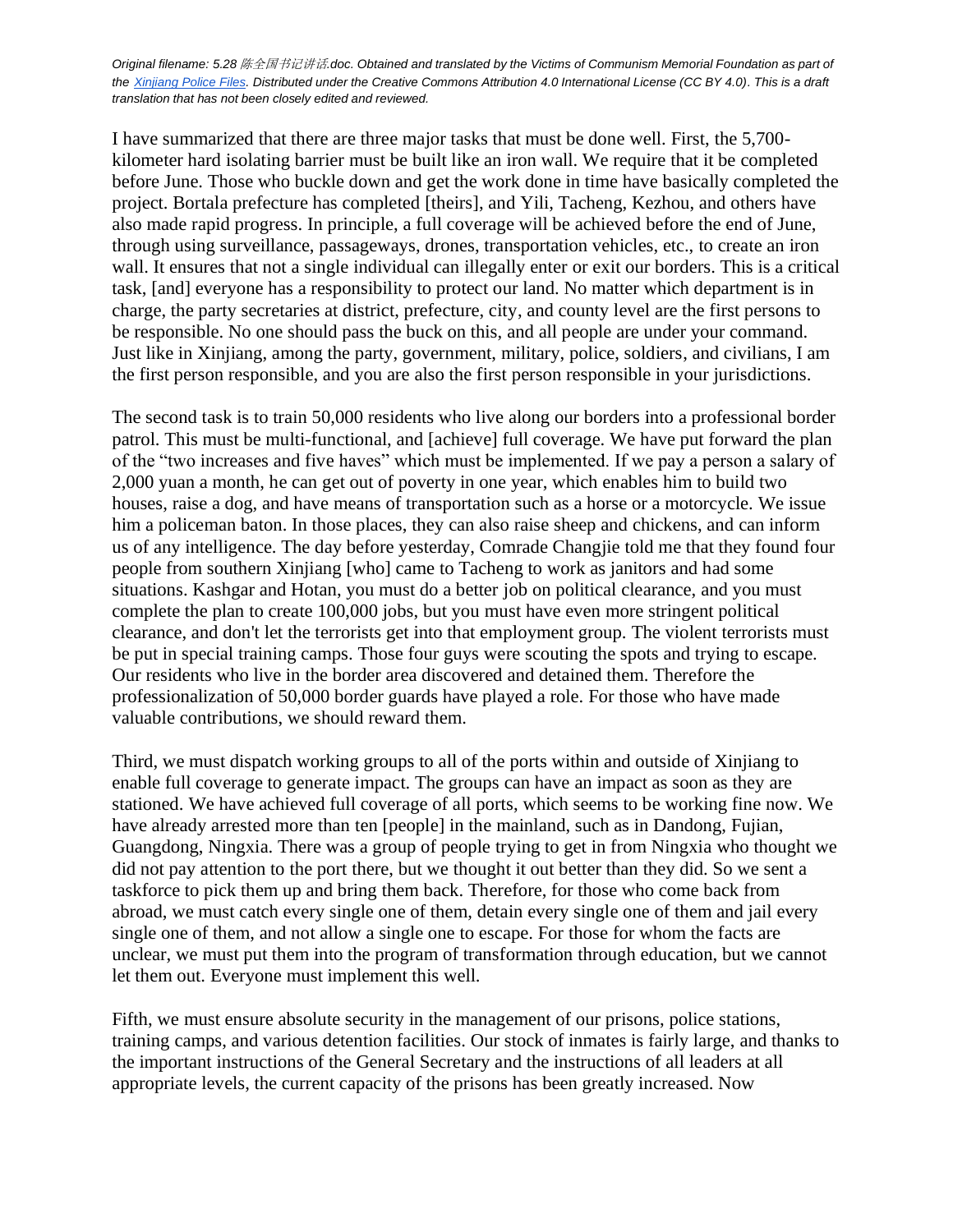renovations and new constructions of prisons are intensively moving forward, which will be delivered soon.

The capacity does not seem to be a problem now, but the key is management. On the one hand the court is responsible for it, but on the other hand our prefectural and city party secretaries, and county and city secretaries, must take responsibility for this, and you are also the first people responsible, and you must visit the prisons frequently. In Xinjiang, we must put stability in our hearts, grasp it in our hands, and implement it in our actions. So our secretaries at all levels are the first people responsible, and they must concentrate their energies on stability. We must ensure absolute security of our prisons [and] detention centers. The third place is training camps, and we must ensure their absolute security. The first thing is to ensure that no one can escape by making the camps very secure. The second thing is, we should make life inside better. Education, teaching materials, and lesson plans should all be well-prepared, and care should be given to them, so that they can learn two languages, skills, and the law with a peace of mind. The third thing is, we must assign capable military and police officers as well as cadres to work there. We need to treat them humanely. For example, if the inmates have done well in learning the two languages and behaved well, we reward their family members by giving them the chance to stay in the camp for two days. We recommend having some guest rooms set up—this is another incentive mechanism, a plan that we should push forward. However, we must ensure absolute security.

Another thing is, we must ensure security during the detainees' transportation. Especially for those who come back from abroad, we must "find one, catch one." We must treat them as serious criminals, and first handcuff them and then put hoods over their heads. The Kashgar Public Security Bureau has made a serious mistake. The day before yesterday, a certain individual who came back from Kyrgyzstan was detained in Urumqi. He was locked up for a few days without any problems. But during the transportation of this detainee from Urumqi to Kashgar, there were so many of our cadres and police officers at Kashgar Airport, those transporting him and those waiting to pick him up, but no one inspected his luggage. There was a knife in the luggage, and it was a shaving knife. Why wasn't his luggage searched? What were our officers doing? There were so many people there but [they] did nothing. He is a criminal, and kindness to criminals is a crime to the people. The Kashgar Public Security Bureau should seriously reflect on this. Now we must focus on catching the person first. After the manhunt, those responsible will be held accountable.

You see, so many police officers and cadres [who were] there watched this person escape right under their noses. Now Comrade Hailun is at the front, with Comrade Chang Jie at the rear to coordinate, and we have organized more than 100,000 people to carry out the manhunt. So this is a bitter lesson. Therefore all those returning from abroad must be handcuffed first, and then have hoods put over their heads. Failing to search the luggage indicates poor quality and security awareness among our cadres and police officers on the ground—which I can hardly imagine, making me unsure whether to laugh or cry. Do you think they act like police officers? They have absolutely no sense of enemy awareness. Therefore for all the detainees, there must be measures in the process of detention. Especially for those who come back from abroad, we must "find one and catch one, catch one and handcuff one." If needed, we should shackle them. They are all sent back by the East Turkestan Islamic Movement to do evil deeds, [so] why are you being so kind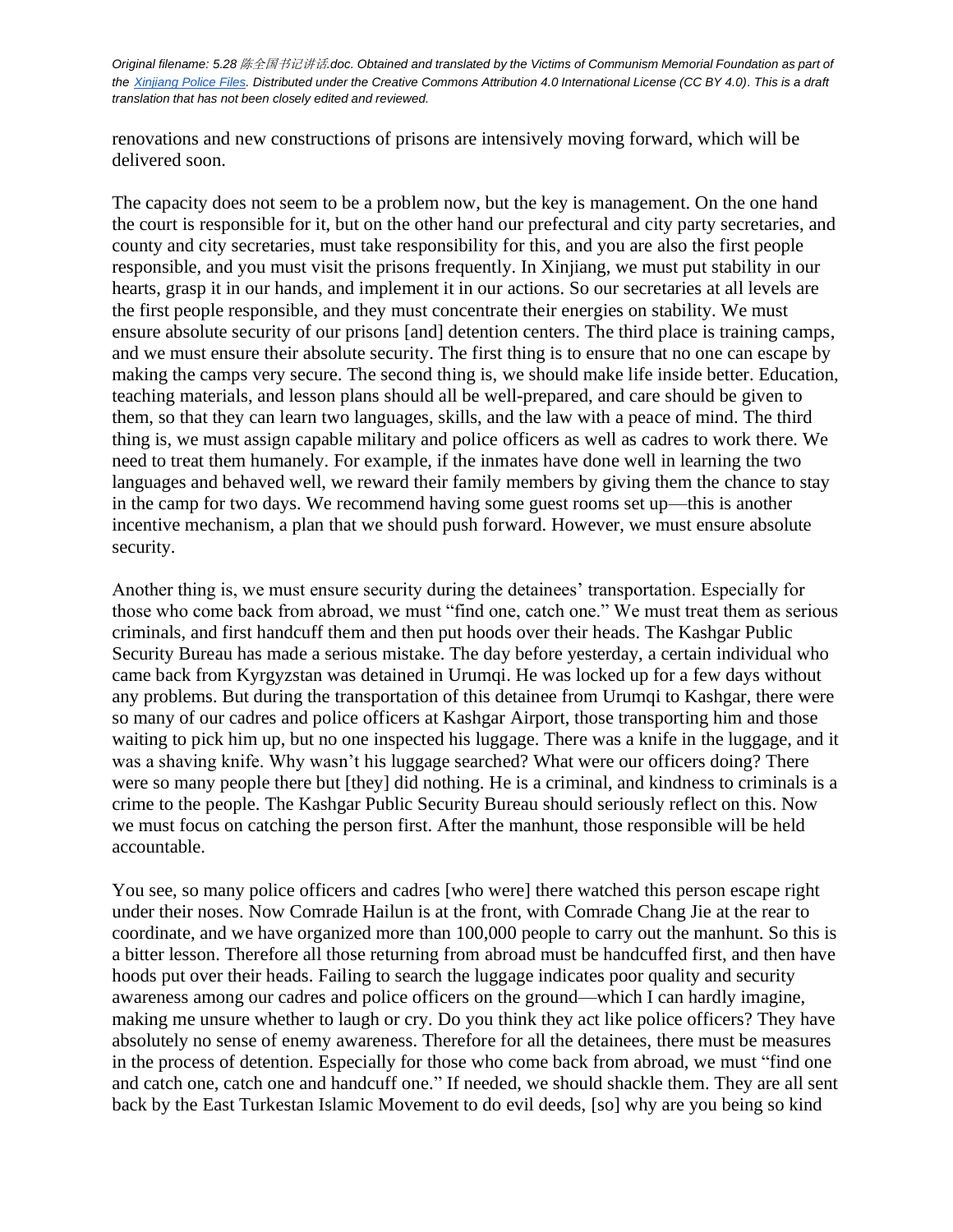to them? As the saying goes, "Nurturing a tiger invites calamity." Now we have to mobilize over 100,000 military personnel, police officers, cadres and police officers to carry out the manhunt. It is a serious disciplinary requirement to ensure the absolute security of the custody process in all places, otherwise those responsible will be held accountable.

The last point is to implement the full coverage of our responsibility system and accountability system during Ramadan. The Ramadan period is relatively long, and I hope that everyone will press forward with the spirit of not being afraid of hardship, fatigue, and of sacrificing themselves, and will overcome the mood of slack and fatigue, [and] persistently implement various measures until they are fully carried out in practice. We must ensure that responsibility is assigned to each post and each person. If we all fulfill our duty, Xinjiang will be stabilized. You see, every time a problem arises, it always relates to a responsibility. For example, the criminal detained by the Kashgar Public Security Bureau, isn't that their responsibility? If he was handcuffed, could he run away? No, he would be unable to, wouldn't he? Shoot him dead if he run a few steps. You see, in such a situation, if they run, just kill them. There will be no problem, because we have already authorized this a long time ago.

Therefore we must implement this responsibility system fully, covering the party, government, military, police, and soldiers as well as civilians. At the same time, we must fully carry out accountability for dereliction of duty. Comrade Luo Dongchuan of the Commission for Inspecting Discipline has held a special meeting. Now we are making unannounced inspections all over Xinjiang. If any problems are found, be it dereliction of duty or negligence, those who are responsible will be held accountable. Moreover, we will hold you accountable not only when something has gone wrong, but also hold you accountable proactively, those engage in dereliction and negligence will be held accountable. The purpose [of this] is to change the cadres' behavior at work, which is to implement the "Two Learning and One Doing" and the "Learning, Transforming, and Promoting" plans, so as to enhance our capability to stabilize, defend, and develop Xinjiang, and enable improvement of the overall quality of our cadre workforce.

At the same time, the month of Ramadan is relatively long, the tasks are relatively heavy, and everyone is working hard, but we are facing an arduous situation. With a political dedication and resolution toward the Party Central Committee with Comrade Xi Jinping as the core, the spirit of assuming responsibility of a highly stable Xinjiang, and a sense of care for each ethnic group in Xinjian, we must well-execute the work on stabilization during Ramadan. Thoroughly carry out to the extent of no major incidents, no medium incidents, and strive for no small incidents to truly reassure the General Secretary and the Party Central Committee, and to bring benefit to all ethnic groups and people in Xinjiang. You can see how wonderful it is to have this situation where we all are living and working harmoniously, including enjoying these religious freedoms. Now mosques are in very good order. So, I hope and implore everyone to continue to work hard and complete all of their tasks during Ramadan.

This year we are fighting one battle at a time. The Belt and Road Initiative is one battle, and the Ramadan is another. We must win. On the sensitive day of July 5 after Ramadan, we must fight well. In addition, Chairman Xi also has a "great-powers diplomacy" event in Fujian, [so] we must win the battle and ensure security. The final task is preparing to welcome the 19th National